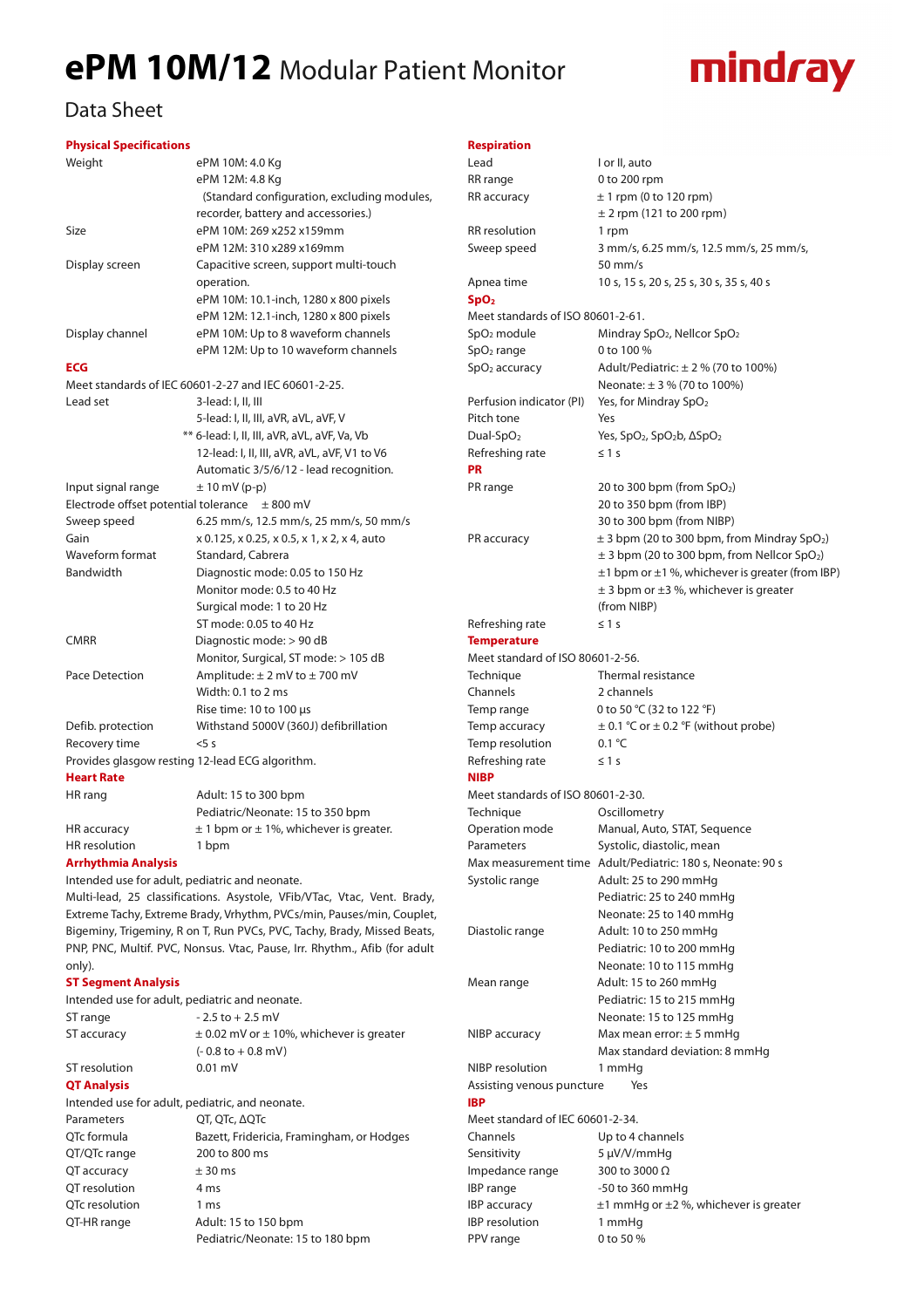

| <b>PAWP</b>                                            | Yes.                                                 | $CO2$ range                                                                    | 0 to 150 mmHg                                                                |  |
|--------------------------------------------------------|------------------------------------------------------|--------------------------------------------------------------------------------|------------------------------------------------------------------------------|--|
| <b>ICP</b> measurement                                 | Support                                              | CO <sub>2</sub> accuracy                                                       | $\pm 2$ mmHg (0 to 40 mmHg)                                                  |  |
| Support waveforms overlapping.                         |                                                      |                                                                                | ±5 % of the reading (41 to 70 mmHg)                                          |  |
| C.O.                                                   |                                                      |                                                                                | ±8% of the reading (71 to 100 mmHg)                                          |  |
| Technique                                              | Thermodilution                                       |                                                                                | $\pm$ 10 % of the reading (101 to 150 mmHg)                                  |  |
| C.O. range                                             | 0.1 to 20 L/min                                      | awRR range                                                                     | 0 to 150 rpm                                                                 |  |
| C.O. accuracy                                          | $\pm$ 0.1 L/min or $\pm$ 5%, whichever is greater    | awRR accuracy                                                                  | $±1$ rpm                                                                     |  |
| C.O. resolution                                        | $0.1$ L/min                                          | Multi-gas                                                                      |                                                                              |  |
| TB range                                               | 23 to 43 °C                                          | Meet standard of ISO 80601-2-55.                                               |                                                                              |  |
| TI range                                               | 0 to 27 $\degree$ C                                  | Technique                                                                      | Infrared absorption, paramagnetic                                            |  |
| TB, TI accuracy                                        | $\pm$ 0.1 °C (without sensor)                        |                                                                                | properties for O <sub>2</sub> monitoring                                     |  |
| TB, TI resolution                                      | $0.1 \text{ }^{\circ}$ C                             | Gas                                                                            | CO <sub>2</sub> , O <sub>2</sub> , N <sub>2</sub> O, Des, Iso, Enf, Hal, Sev |  |
| <b>Artema Sidestream CO<sub>2</sub></b>                |                                                      | Warm-up time                                                                   | ISO accuracy mode: 45 s                                                      |  |
| Meet standard of ISO 80601-2-55.                       |                                                      |                                                                                | Full accuracy mode: 10 min                                                   |  |
| ** Options: Paramagnetic O2 sensor.                    |                                                      | Sample flow rate (with DRYLINE II™ watertrap)                                  |                                                                              |  |
| CO <sub>2</sub> sample flow rate                       |                                                      |                                                                                | Adult/pediatric watertrap: 200 ml/min                                        |  |
| 120 ml/min (DRYLINE II™ watertrap for adult/pediatric) |                                                      | Neonate watertrap: 120 ml/min                                                  |                                                                              |  |
|                                                        | 90/70 ml/min (DRYLINE II™ watertrap for neonate)     | Sample flow rate accuracy $\pm 10$ ml/min or $\pm 10$ %, whichever is greater. |                                                                              |  |
| CO <sub>2</sub> sample flow rate accuracy              |                                                      | Delay time                                                                     | < 4s                                                                         |  |
|                                                        | $\pm$ 15 ml/min or $\pm$ 15 %, whichever is greater. | Response time                                                                  | DRYLINE II™ watertrap for adult/pediatric,                                   |  |
| CO <sub>2</sub> Response time                          | $\leq$ 5.0 s @ 120ml/min (for adult/pediatric)       |                                                                                | 200 ml/min:                                                                  |  |
|                                                        | $\leq$ 4.5 s @ 90 ml/min (for neonate)               |                                                                                | $CO_2$ : $\leq$ 4.2 s                                                        |  |
|                                                        | $\leq$ 5.0 s @ 70 ml/min (for neonate)               |                                                                                | $N_2O: \leq 4.3 s$                                                           |  |
| O <sub>2</sub> Response time                           | $\leq$ 5.0 s @ 120 ml/min                            |                                                                                | Enf/Iso/Hal/Sev/Des: $\leq$ 4.5 s                                            |  |
|                                                        | $\leq$ 4.5 s @ 90ml/min                              |                                                                                | $O_2$ : $\leq$ 4 s                                                           |  |
| Sweep speed                                            | 3 mm/s, 6.25 mm/s, 12.5 mm/s, 25 mm/s,               |                                                                                | DRYLINE II™ watertrap for neonate,                                           |  |
|                                                        | $50$ mm/s                                            |                                                                                | 120 ml/min:                                                                  |  |
| $CO2$ range                                            | 0 to 150mmHq                                         |                                                                                | $CO2:$ $\leq$ 4 s                                                            |  |
| CO <sub>2</sub> accuracy                               | Full accuracy mode:                                  |                                                                                | $N_2O: \leq 4.2 s$                                                           |  |
|                                                        | $0 - 40$ mmHg: $\pm 2$ mmHg                          |                                                                                | $O_2$ : $\leq$ 4 s                                                           |  |
|                                                        | 41 - 76 mmHg: $\pm$ 5% of reading                    |                                                                                | Enf/Iso/Hal/Sev/Des: $\leq$ 4.4 s                                            |  |
|                                                        | 77 - 150 mmHg: ± 10% of reading                      | $CO2$ range                                                                    | 0 to 30 %                                                                    |  |
|                                                        | ISO accuracy mode:                                   | $CO2$ accuracy                                                                 | $\pm 0.1\%$ ABS (0 to 1%)                                                    |  |
|                                                        | Add $\pm$ 2 mmHg to the full accuracy mode           |                                                                                | $\pm 0.2\%$ ABS (1 to 5%)                                                    |  |
| $CO2$ resolution<br>$O2$ range                         | 1 mmHq                                               |                                                                                | $\pm 0.3\%$ ABS (5 to 7%)                                                    |  |
|                                                        | 0 to 100 %                                           |                                                                                | ±0.5%ABS (7 to 10%)<br>0 to 100 %                                            |  |
| $O2$ accuracy                                          | $\pm$ 1 % (0 to 25 %)<br>$\pm$ 2 % (25.1 to 80 %)    | $O2$ range<br>$O2$ accuracy                                                    | ±1%ABS (0 to 25%REL)                                                         |  |
|                                                        | $\pm$ 3 % (80.1 to 100 %)                            |                                                                                | $\pm$ 2%ABS (25 to 80%REL)                                                   |  |
| $O2$ resolution                                        | 0.1%                                                 |                                                                                | ±3%ABS (80 to 100%REL)                                                       |  |
| awRR range                                             | 0 to 150 rpm                                         | $N2O$ range                                                                    | 0 to 100 %                                                                   |  |
| awRR accuracy                                          | $± 1$ rpm (0 to 60 rpm)                              | $N_2O$ accuracy                                                                | ±2%ABS (0 to 20%REL)                                                         |  |
|                                                        | $\pm$ 2 rpm (61 to 150 rpm)                          |                                                                                | ±3%ABS (20 to 100%REL)                                                       |  |
| Apnea time                                             | 10 s, 15 s, 20 s, 25 s, 30 s, 35 s, 40 s             | Enf/Iso/Hal/Sev/Des range                                                      | 0 to 30 %                                                                    |  |
| <b>Oridion Microstream CO<sub>2</sub></b>              |                                                      | awRR range                                                                     | 2 to 100 rpm                                                                 |  |
| Meet standard of ISO 80601-2-55.                       |                                                      | awRR accuracy                                                                  | $\pm 1$ rpm (2 to 60 rpm)                                                    |  |
| Sample flow rate                                       | 50 $-7.5$ <sub>+15</sub> ml/min                      | Apnea time                                                                     | 10 s, 15 s, 20 s, 25 s, 30 s, 35 s, 40 s                                     |  |
| Initialization time                                    | 30 s (typical)                                       |                                                                                | Provide MAC value (support calibrated by age).                               |  |
| Response time                                          | 2.9 s (typical)                                      |                                                                                | Support two mixed gas identify and monitoring.                               |  |
| Sweep speed                                            | 3 mm/s, 6.25 mm/s, 12.5 mm/s, 25 mm/s,               | BISx/BISx4                                                                     |                                                                              |  |
|                                                        | $50 \text{ mm/s}$                                    | Meet standard of IEC 60601-2-26.                                               |                                                                              |  |
| $CO2$ range                                            | 0 to 150 mmHg                                        | Technique                                                                      | <b>Bispectral Index</b>                                                      |  |
| $CO2$ accuracy                                         | $±2$ mmHg (0 to 38 mmHg)                             | Impedance range                                                                | $>5$ M $\Omega$                                                              |  |
|                                                        | $\pm$ 5 % of the reading (0.08 % increased in error  | EEG bandwidth                                                                  | 0.25 to 100 Hz                                                               |  |
|                                                        | for every 1 mmHg if the reading is more than         | <b>BIS</b> range                                                               | 0 to 100 (BIS, BIS L, BIS R)                                                 |  |
|                                                        | 38mmHg) (39 to 99 mmHg)                              | SQI range                                                                      | 0 to 100 % (SQI, SQI L, SQI R)                                               |  |
| awRR range                                             | 0 to 150 rpm                                         | <b>ASYM</b>                                                                    | 0 to 100%                                                                    |  |
| awRR accuracy                                          | $\pm 1$ rpm (0 to 70 rpm)                            | DSA trend                                                                      | Yes                                                                          |  |
|                                                        | $\pm$ 2 rpm (71 to 120 rpm)                          | <b>Data Review</b>                                                             |                                                                              |  |
|                                                        | $\pm$ 3 rpm (121 to 150 rpm)                         | For 2G storage                                                                 |                                                                              |  |
| Apnea time                                             | 10 s, 15 s, 20 s, 25 s, 30 s, 35 s, 40 s             | Trends data                                                                    | Up to 120 hours @ 1min                                                       |  |
| <b>Capnostat Mainstream CO2</b>                        |                                                      | Events                                                                         | Up to 1000 events, including parameter alarms,                               |  |
| Meet standard of ISO 80601-2-55.                       |                                                      |                                                                                | arrhythmia events technical alarms, and so                                   |  |
| Rise time                                              | $< 60$ ms                                            |                                                                                | on.                                                                          |  |
| Sweep speed                                            | 3 mm/s, 6.25 mm/s, 12.5 mm/s, 25 mm/s,               | <b>NIBP</b>                                                                    | Up to 1000 sets                                                              |  |
|                                                        | $50 \text{ mm/s}$                                    |                                                                                |                                                                              |  |